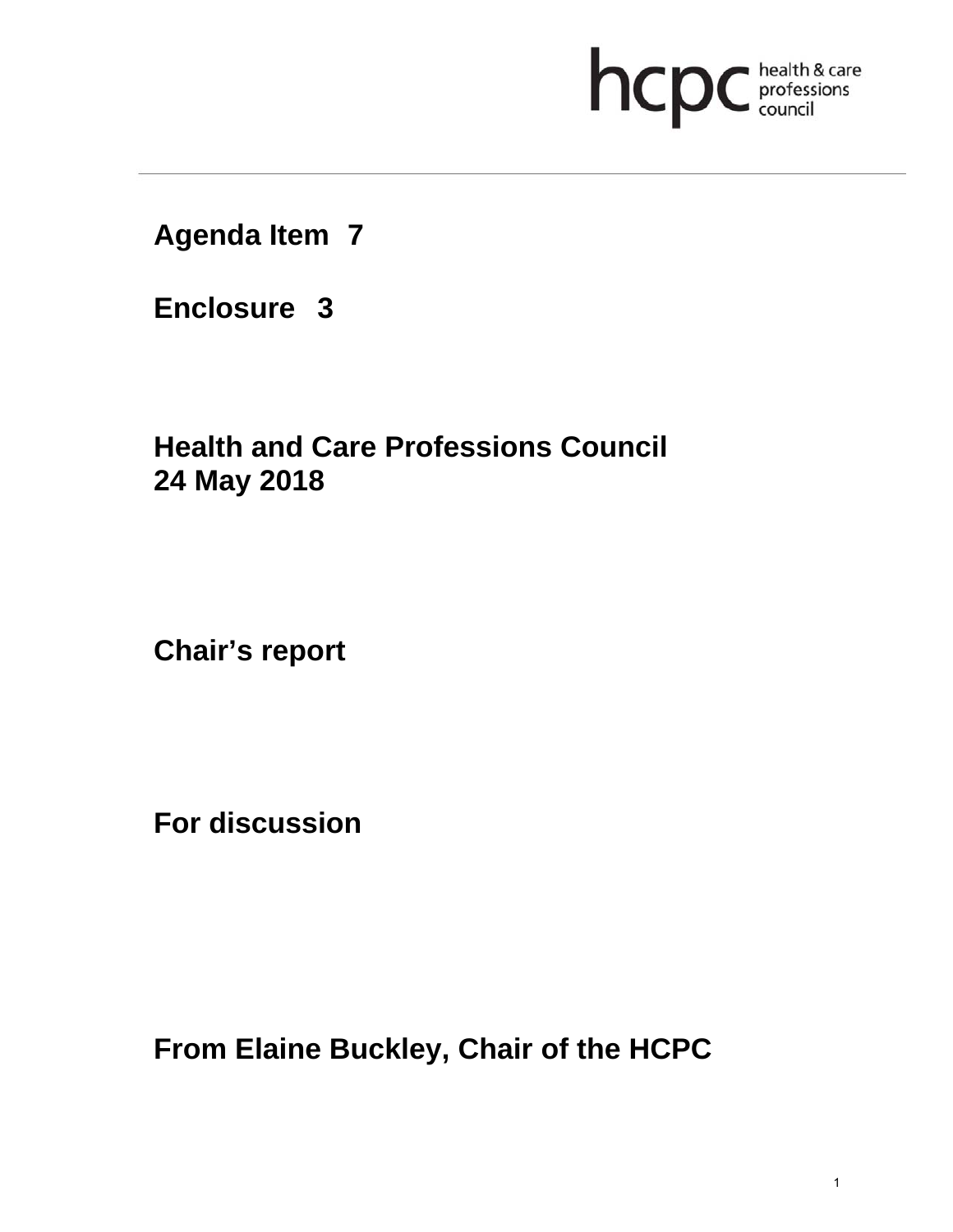### Council, 24 May 2018

Chair's report to council

This paper provides Council with a summary of the activities that the Chair has undertaken since the last Council meeting. Meetings attended since the last report was considered by Council are all listed within the appendix.

**health & care** 

#### **Meetings**

#### **Stakeholder engagement**

The Chair and Chief Executive met with Lord Patel of Bradford, the newly appointed Chair of Social Work England. This was a very productive meeting, and the commitment to work collaboratively to ensure a smooth transition of responsibility between the two regulators was reaffirmed. An open invitation was extended to Lord Patel and his team to visit the HCPC, to help build knowledge of current processes. It was also agreed that this group would meet regularly throughout the transition period.

The Chair visited the Southern Health and Social Care Trust in Northern Ireland at the invitation of Council member Eileen Mullan. Eileen is a Non-Executive Director on the Trust board and kindly arranged visits to a number of clinical settings, The Chair met a range of allied health professionals (AHPs) undertaking innovative projects; including radiographers who now report on X rays and ultra sound scans, speeding up results for patients. She also observed the multidisciplinary team working in the emergency department and intermediate care.

The Chair and Chief Executive attended the Advancing Health Care Awards, which showcased a broad range of examples where AHPs have demonstrated innovation and entrepreneurship in improving the speed and effectiveness of the service for the patients and clients. It also provided an opportunity to network with key stakeholders including Health Education England, NHS Employers, Allied Health Professions Federation and the Chief Allied Health Officers in Northern Ireland and Wales.

At the time of writing the Chair had accepted an invitation to attend the Royal College of Occupational Therapists strategy launch on 17th May.

#### **Evidence informed regulation**

As a member of an expert advisory group the Chair has been contributing to ESRC funded research project; WiSp (Writing in Social Work Practice), being undertaken by a team from the Open University. The project is exploring the writing activities social workers undertake during their practice; an output from the project will be teaching material for educators and the profession to support the development of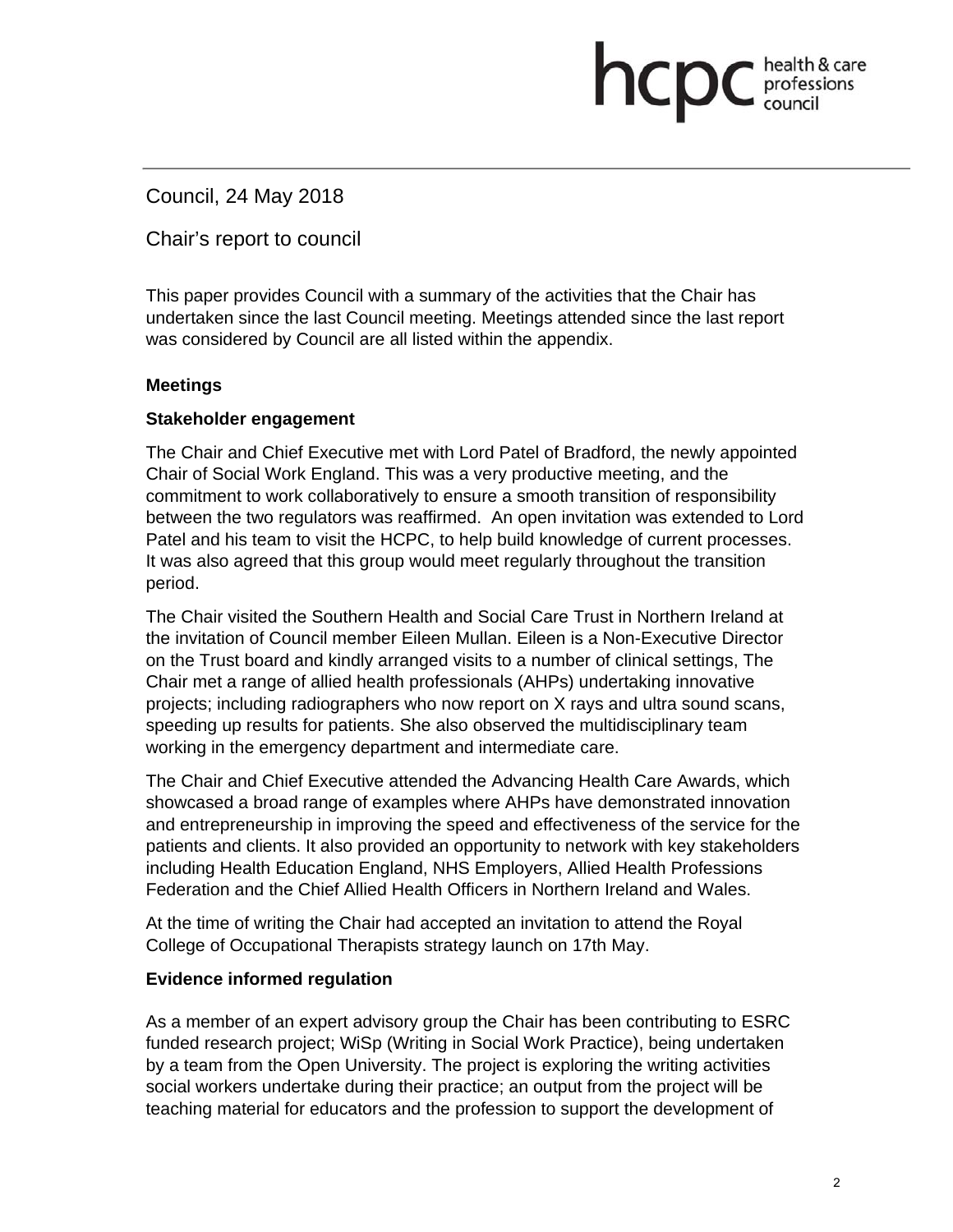improved writing skills. This should assist in the prevention of fitness to practice concerns around record keeping.

The Chair was invited to contribute to a panel discussion at the College of Paramedics conference. The session was focused on exploring the findings from the recently commissioned research 'People like us' conducted by Surrey University.

#### **Governance**

The Chair continues to undertake appraisals with Council members, once these are compete in May she will draw together emergent themes in a paper for Council to consider at its July meeting.